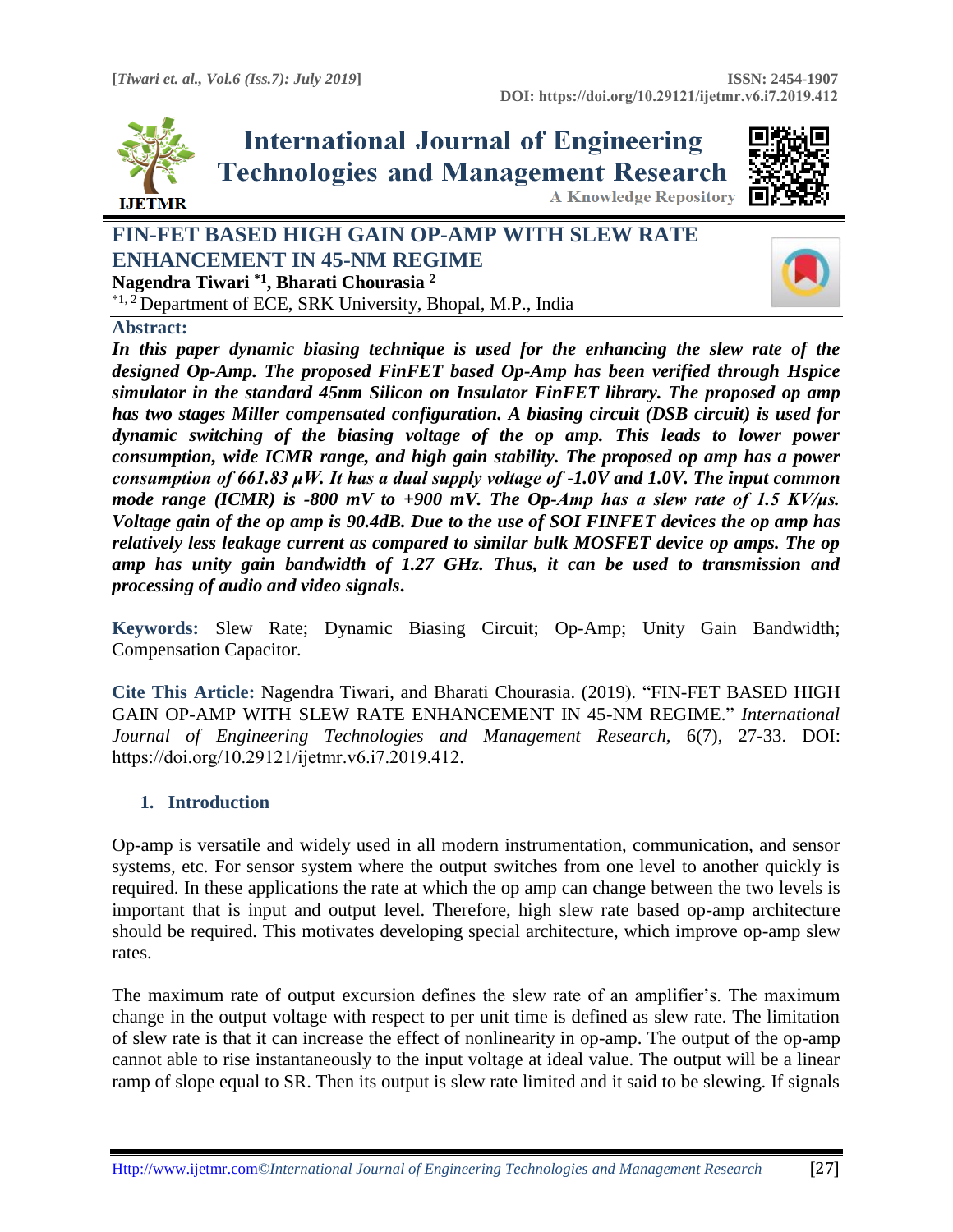will become distorted, i. e. op amp is operated above its slew rate limit. Slew rate also influences achievable performance in sensor system,filters, D/A output stages and video amplification.

$$
SR = \frac{dv_o}{dt}
$$

Due to the different internal circuitry of op amp arises the slew rate. There are two main reasons, which is responsible for the limitations of op amp chips [1].

A number of techniques have been proposed in the literature to enhance the gain of the FC OTA. One of these techniques presented in [3-4] enhances the DC gain by providing an additional current path at the cascode node. This converts the current source into active current mirror which raises the output current to be above its quiescent value during slewing. Another technique proposed in [5], enhances the DC gain and UGB by modifying the bias current sources of the FC OTA. These current sources do not contribute to DC gain. A recycling technique is proposed to overcome this disadvantage. This OTA is referred to as Recycling Folded Cascode (RFC). In [6], further enhancement in the DC gain and UGB of the RFC OTA is obtained using Improved Recycling structure and is termed as IRFC OTA. In this paper, an enhanced IRFC (EIRFC) OTA is proposed, by adopting the technique proposed in [3- 4] for the FC OTA. The performance of the two OTAs (IRFC and EIRFC) are evaluated through simulation and compared.

### **Basic Principles**

The bias current source is directly proportional to the slew rate of op-amp in the first stage, which will increase the power dissipation of the circuit. The objective of the presented in this paper is to achieve a high slew rate, with a low power overhead while maintaining other performance of op-amp unchanged [9]. The internal architecture of the op amp is responsible for the slew rate.

Due to limited bandwidth of the op-amp, there are linear phenomenon occurred I. e. It does not lead nonlinear distortion. When an op-amp connected in unity gain configuration, the output would be expected from the follower if the only limitation on its dynamic performance is the finite op-amp bandwidth. The transfer function of unity gain op-amp [10-11].

$$
\frac{V_O}{V_i} = \frac{1}{1 + \frac{S}{\omega_t}}
$$

Which is low pass STC response with a time constant  $1/\omega_t$ . Therefore the step response should be  $V_0(t) = V(1 - e^{-\omega_t t})$ . Due to different circuit configuration of op amps, it may have different slew rates for positive and negative transitions. The different configuration of op-amp is responsible for the different slew rate. They have a complementary output to pull the signal up and down and i.e. the circuit cannot be exactly the same at two sides. [1].

## **2. Materials and Methods**

The block diagram of proposed high slew rate operational amplifier is shown in fig. 1. In today's scenario, we require high slew rate as well as low power consumption in Op-Amps. Slew Rate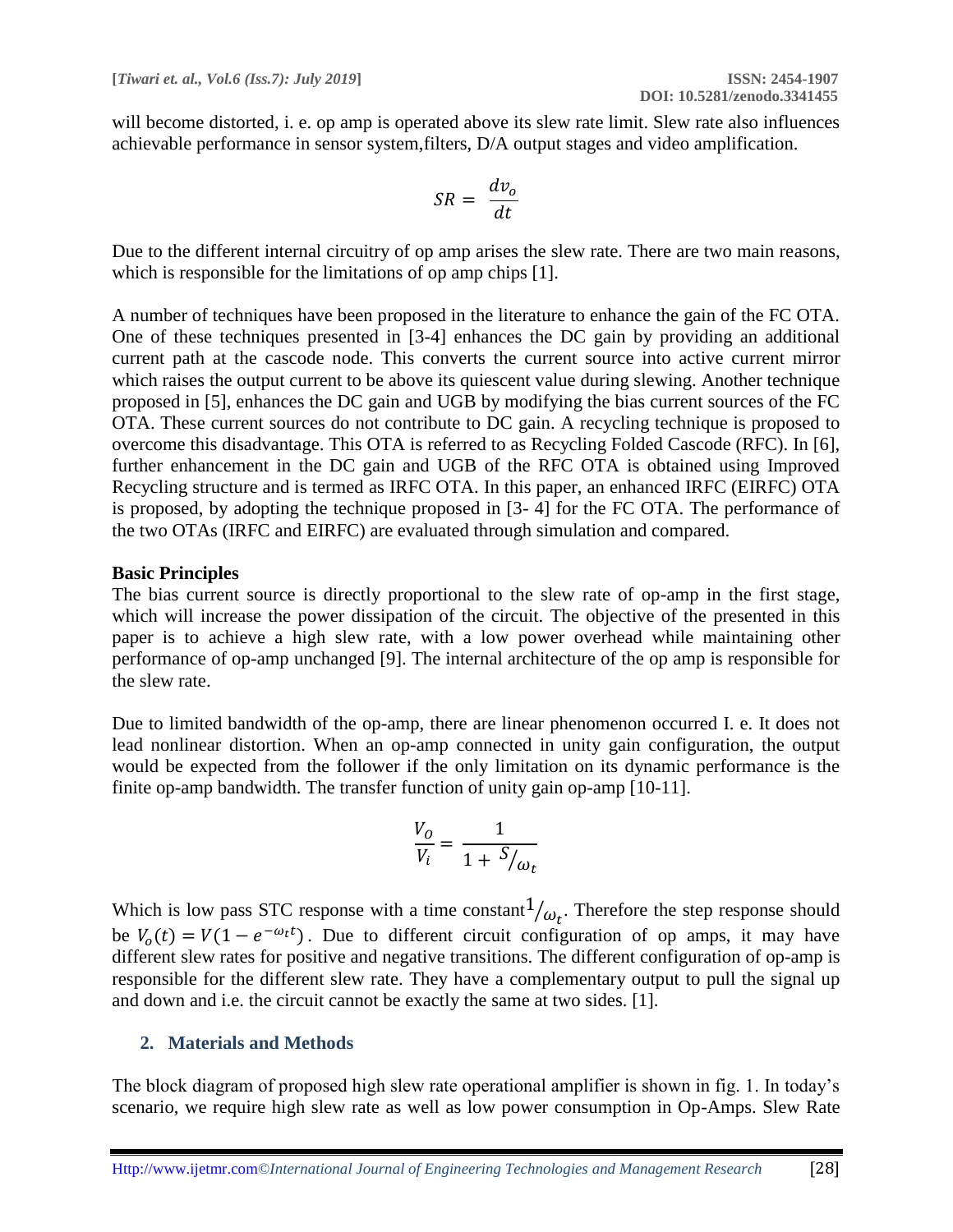depends upon two parameter current and load capacitance but we cannot play with load capacitance. Only design parameter Iss current can be changed but if we increase current steadily



Figure 1: Block Diagram of proposed High Slew Rate Op-amp

then power dissipation will increases. So one other solution to reduce this higher power dissipation is to incorporate a dynamic current source that can provide a dynamic current flow during charging and discharging of capacitance otherwise normal current flow. So power dissipation is somewhat controllable. But our other circuit parameter should not be changed. We have divide design procedure in two parts:

## **2.1. Design of FINFET based Operational Amplifier**

The circuit diagram of the proposed SOI FinFET based opamp is given in fig. 2. In this circuit, transistor M1, M2, M3 and M4 forms a differential amplifier. The output of this differential amplifier is then fed to a common source amplifier. Transistor M5 and M7 forms this common source amplifier. Transistor M6, M7 and M8 forms a current mirror which works as biasing circuit. Cc is the Miller compensation capacitor and  $C<sub>L</sub>$  is load capacitor.

As shown in fig. 3 both input of the main Op-Amp circuit are connected in dynamic bias circuit. Consider Vin+ input, we first require differentiator so when out input speed is high then our circuit become active. Here, we take square wave input for checking purpose. So our differentiator gives spike in output. This spike output depends on the differentiator circuit. RC circuit is used as differentiator circuit in which output depends upon three parameters R, C and input speed (rise time and fall time). So these three are our design parameter.



Figure 2: Fin-Fet based compensation Op-Amp.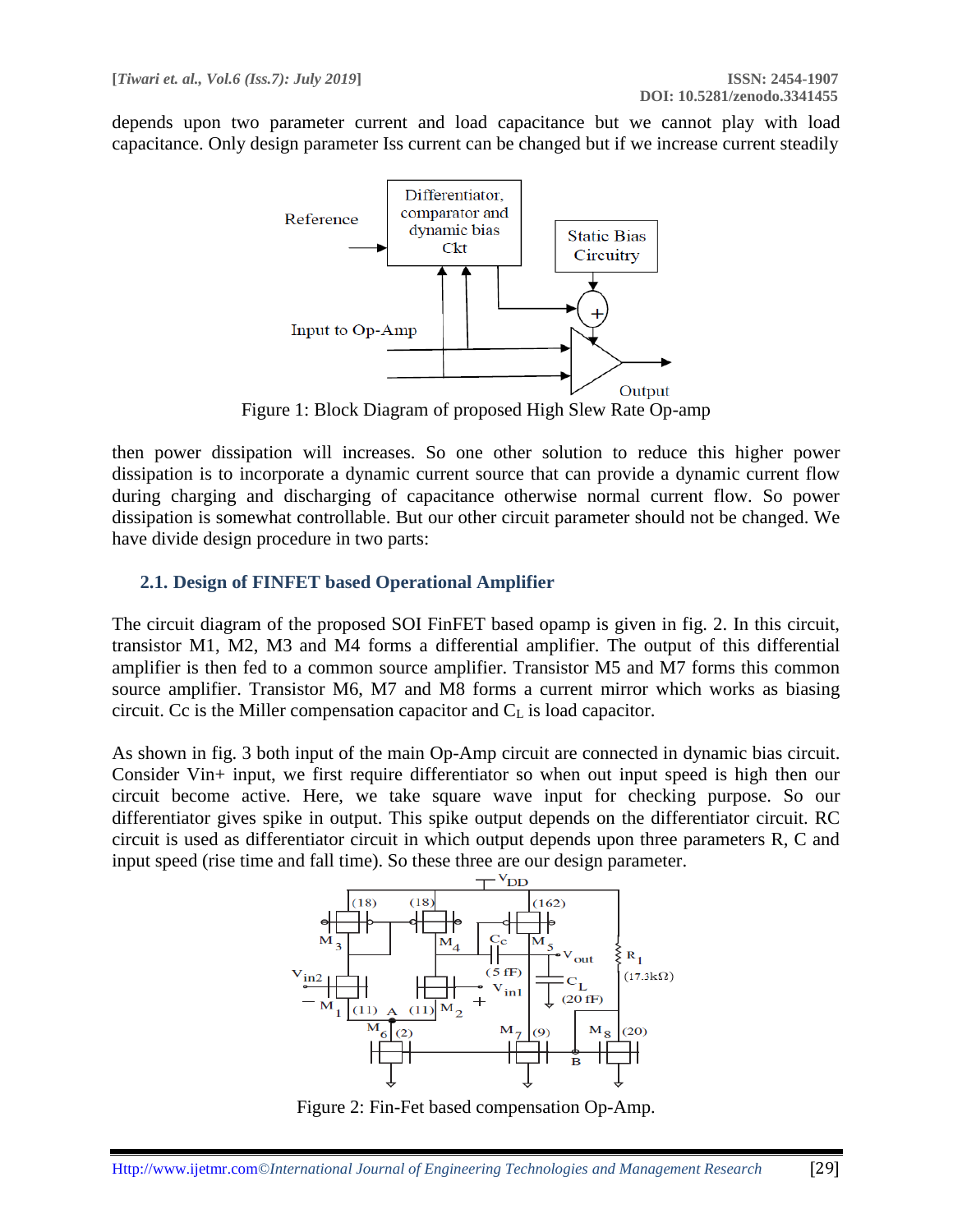## **2.2. Proposed Dynamic Bias Circuit.**



We design the circuit like that if our input speed is decrease than 10ns then spike output value is near about 1v. So this 1v output can turn-on other MOS circuit. M9 and M10 are act as differentiator for Vin+. M9 acts as MOS capacitor. And M10 act as MOS Resistor. PMOS is used as resistor because of mobility of hole is less than electron. So PMOS gives high resistance value. Now consider 1v positive and 1v negative spike comes at the input of M11 and M12. During positive spike M11 turns on and during negative spike M12 turns on. So current is flowing through that during short amount time. Here M13 and M14 transistor are in fixed bias. So current flowing through these two is constant. Whenever high current flow then drain node voltage is increase because of loading effect. So it can turn on the transistor M15 and M16 which is heavy current sink. Therefor near about 1mA dynamic current is flowing in the circuit during transition so our slew rate increases. There are total three main parts of the dynamic circuit differentiator, Comparator and heavy Current sink.

As shown in fig. 3 transistor M9 and M10 are work as differentiator for Vin+ M11, M12, M13, M14 are work as comparator for input and both M15 and M16 work as heavy current sink. For Vin- M18, M17 work as differentiator and rest part are same. By considering the load capacitance 20fF we proposed our design and calculating the (W/L) of the figure 3.

This section should provide enough detail to allow full replication of the study by suitably skilled investigators. Protocols for new methods should be included, but well-established protocols may simply be referenced. We encourage authors to submit, as separate supporting information files, detailed protocols for newer or less well-established methods.

An important aspect of all scientific research is that it be repeatable. This gives validity to the conclusions. The materials and methods section of a manuscript allow other interested researchers to be able to conduct the experience to expand on what was learned and further develop the ideas. It is for this reason that this section of the paper be specific. It must include a step-by-step protocol along with detailed information about all reagents, devices, and subjects used for the study. How the data was constructed, collected, and interpreted should also be outlined in detail, including information on all statistical tests used.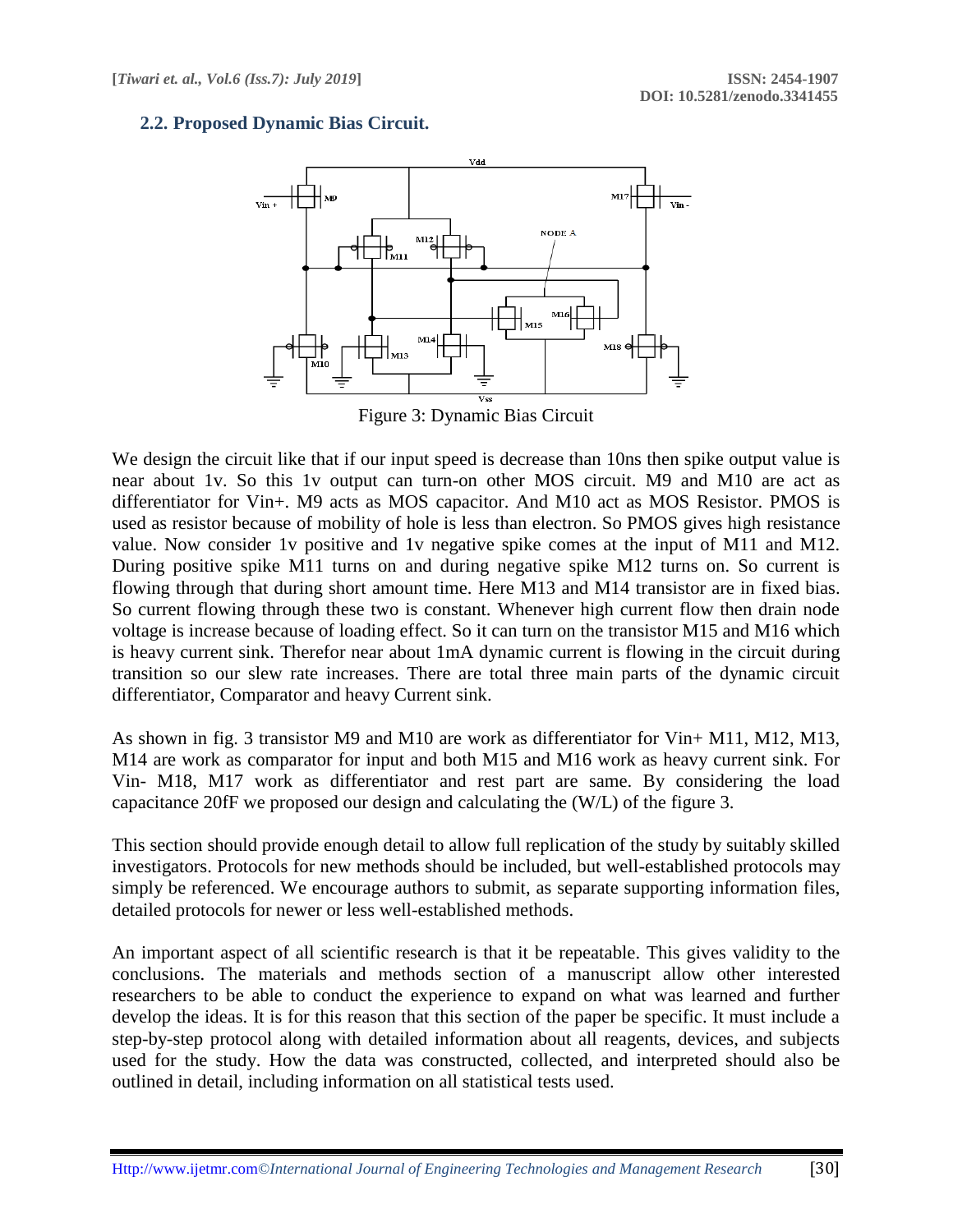### **3. Results and Discussions**

After designing of the proposed circuit, we have evaluated its performance in terms of slew rate, amplification and input common mode range performance and the results are presented in this section. For simulation purpose, we have used HSPICE software with appropriate transistor model file. At first, we have simulated the proposed circuit for slew rate measurement. Slew rate is nothing but how fast output can swing without distortion. For this we are apply pulse (i.e . VIN2 VIN+ 0 PWL (0 -0.8 5N -0.8 6N 0.8 10N 0.8 11N -0.8 50N -0.8 51N -.1 100N -.1 101N .1 150N .1 151N -.1 200N -.1) having very small rise and fall time and checking the output with and without the dynamic bias circuits.



Figure 4: Simulation waveform for transient analysis for slew rate measurement

From simulation result, we find that the proposed Op-Amp slews at a rate of 1500 V/μs for rising signal and 900 V/μs for falling signal. This simulation result waveform is given in fig. 4 and fig.5. This slew rate is much higher than slew rate of ordinary Op-Amp. Thus this Op-Amp can be used in high very high frequency application such as audio and video communication transmission.

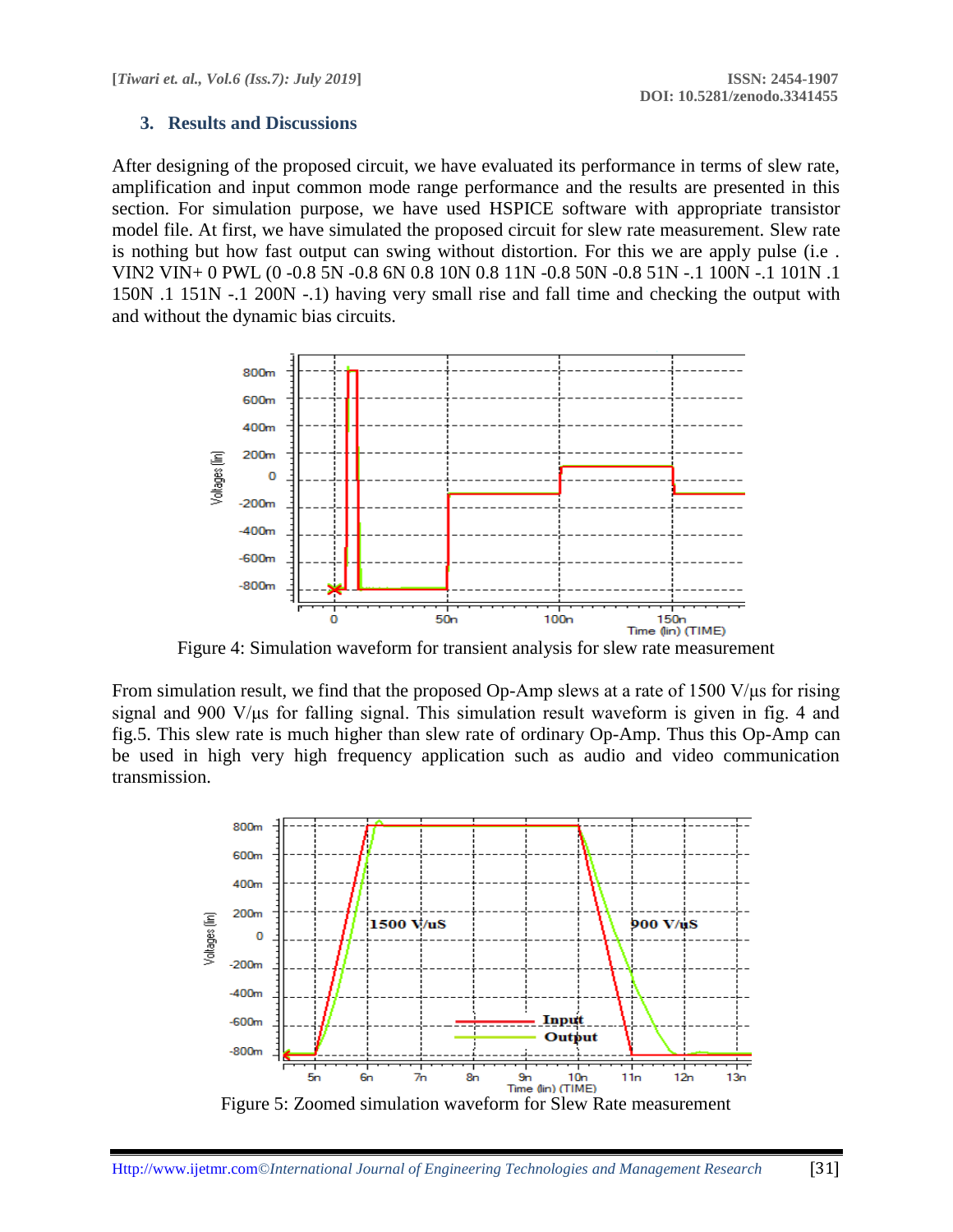Now we have to also consider other parameter of op-amp that is not to be degrading by after applying the dynamic bias circuit. For open loop gain calculation we apply a sinusoidal signal (VIN1 VIN- 0 SIN (0 100u 1K) AC 1.0) at the input of op-amp with 20fF load capacitor and 1.0 AC magnitude. For ICMR we apply DC input (. DC VIN1 -0.7 0.8 1000U) at the input terminal with stepping of 1mv



From Gain Vs frequency plot given in fig. 6, we can see that the gain of the proposed Op-Amp is 90.4 dB and the unity gain bandwidth (UGB) is found to be 1.27 GHz. This is again suitable for audio and video transmission applications.

After simulating for slew rate and gain calculation, we have simulated the proposed Op-Amp for input common mode voltage range (ICMR) calculation. A larger ICMR range is always required for a good dynamic amplification range. For ICMR calculation, here we keep the Op-Amp in a unity-gain non-inverting configuration and VDD/VSS is  $\pm 1.0$  V. It can be seen that the op amp is ground sensing state. From ICMR simulation curve given in fig. 7, we found that the input common mode range (ICMR) of the proposed Op-Amp is -800 mV to +900 mV. This is a very good range for dual power supply of +1.0 V and -1.0 V.